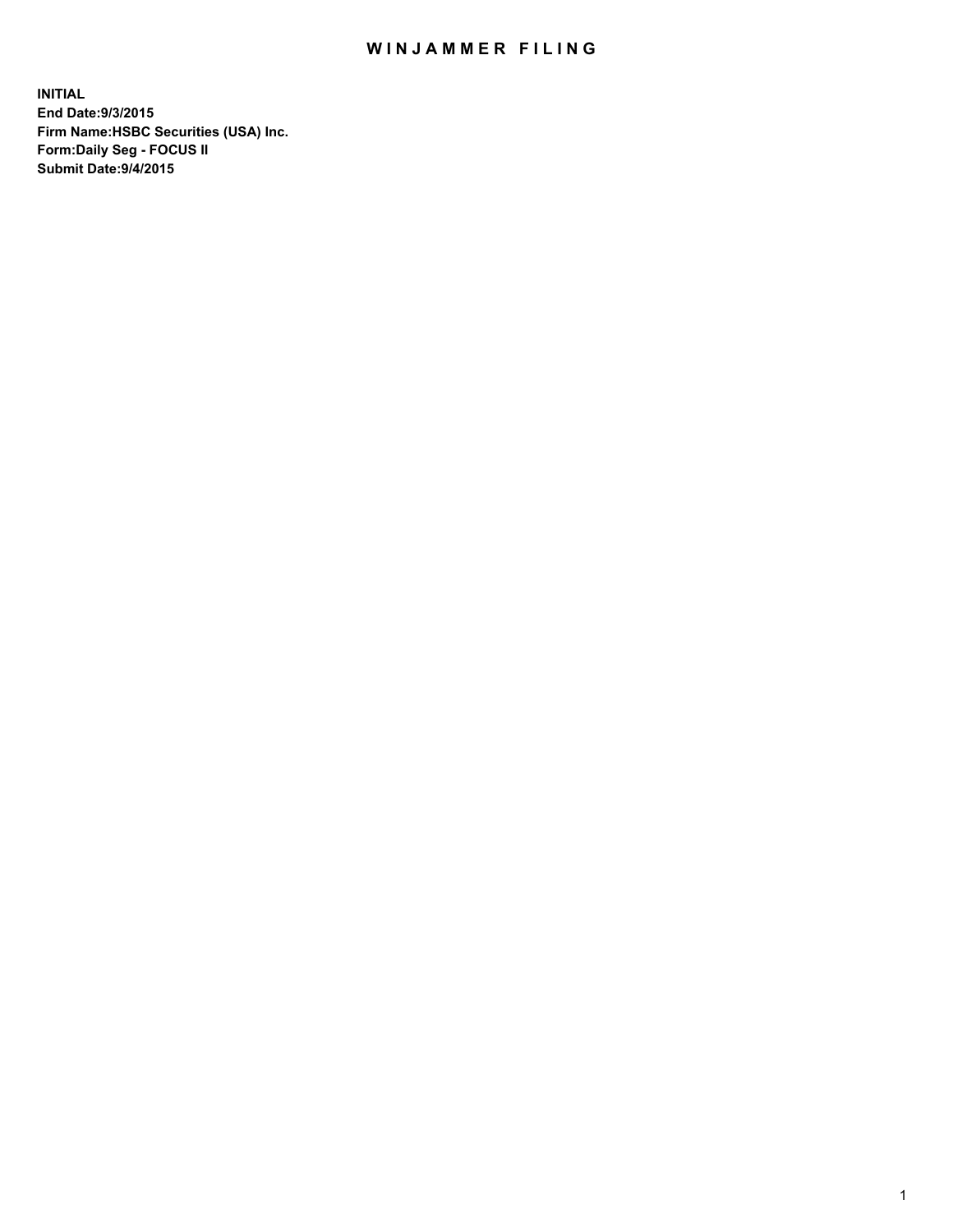## **INITIAL End Date:9/3/2015 Firm Name:HSBC Securities (USA) Inc. Form:Daily Seg - FOCUS II Submit Date:9/4/2015 Daily Segregation - Cover Page**

| Name of Company<br><b>Contact Name</b><br><b>Contact Phone Number</b><br><b>Contact Email Address</b>                                                                                                                                                                                                                         | <b>HSBC Securities (USA) Inc.</b><br>Steven richardson<br>212-525-6445<br>steven.richardson@us.hsbc.com |
|-------------------------------------------------------------------------------------------------------------------------------------------------------------------------------------------------------------------------------------------------------------------------------------------------------------------------------|---------------------------------------------------------------------------------------------------------|
| FCM's Customer Segregated Funds Residual Interest Target (choose one):<br>a. Minimum dollar amount: ; or<br>b. Minimum percentage of customer segregated funds required:% ; or<br>c. Dollar amount range between: and; or<br>d. Percentage range of customer segregated funds required between: % and %.                      | 50,000,000<br>00<br>0 <sub>0</sub>                                                                      |
| FCM's Customer Secured Amount Funds Residual Interest Target (choose one):<br>a. Minimum dollar amount: ; or<br>b. Minimum percentage of customer secured funds required:%; or<br>c. Dollar amount range between: and; or<br>d. Percentage range of customer secured funds required between:% and%.                           | 10,000,000<br>0 <sub>0</sub><br>0 <sub>0</sub>                                                          |
| FCM's Cleared Swaps Customer Collateral Residual Interest Target (choose one):<br>a. Minimum dollar amount: ; or<br>b. Minimum percentage of cleared swaps customer collateral required:%; or<br>c. Dollar amount range between: and; or<br>d. Percentage range of cleared swaps customer collateral required between:% and%. | 70,000,000<br>0 <sub>0</sub><br>00                                                                      |

Attach supporting documents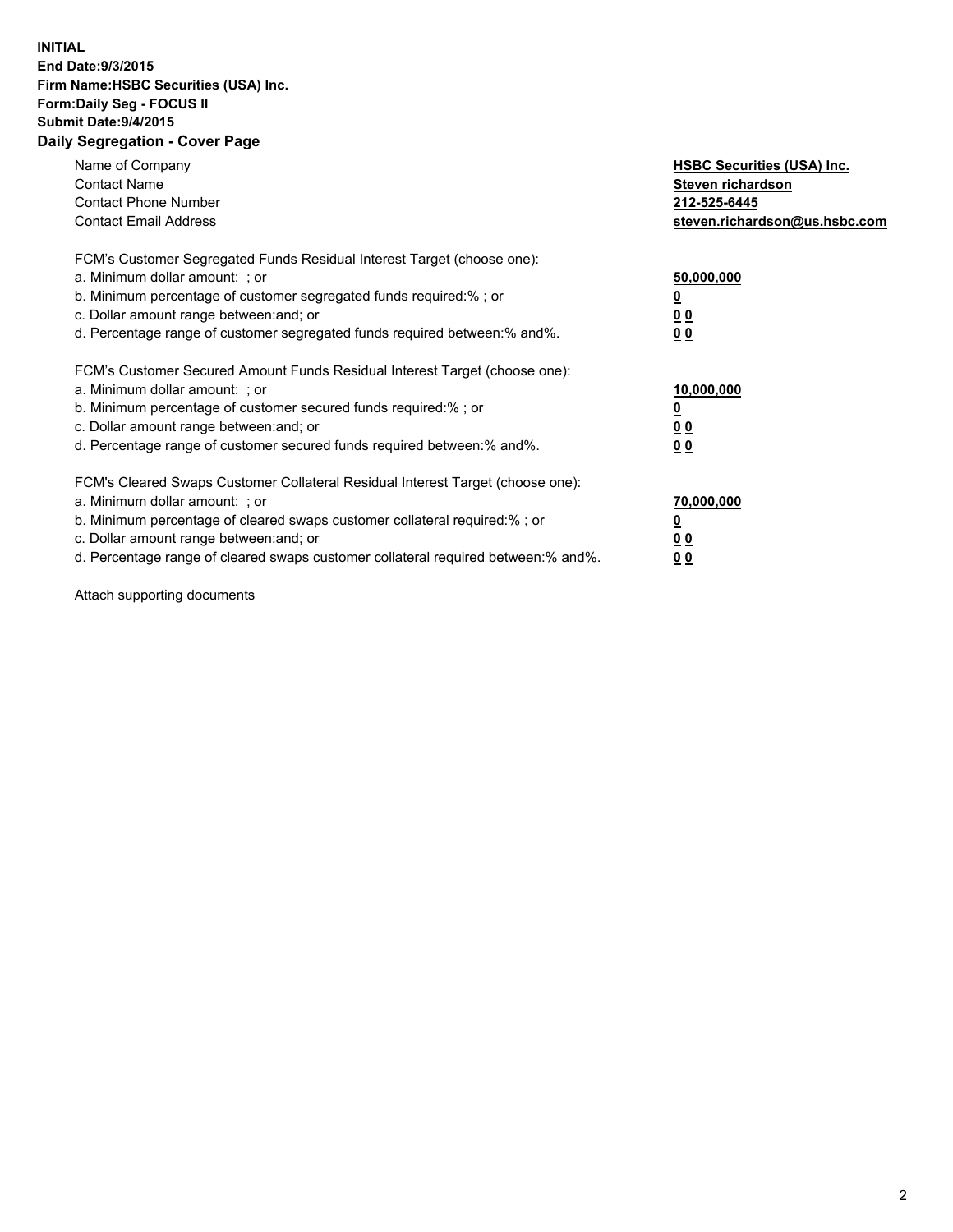**INITIAL End Date:9/3/2015 Firm Name:HSBC Securities (USA) Inc. Form:Daily Seg - FOCUS II Submit Date:9/4/2015 Daily Segregation - Secured Amounts** Foreign Futures and Foreign Options Secured Amounts Amount required to be set aside pursuant to law, rule or regulation of a foreign government or a rule of a self-regulatory organization authorized thereunder **0** [7305] 1. Net ledger balance - Foreign Futures and Foreign Option Trading - All Customers A. Cash **61,559,999** [7315] B. Securities (at market) **86,643,133** [7317] 2. Net unrealized profit (loss) in open futures contracts traded on a foreign board of trade **-3,396,783** [7325] 3. Exchange traded options a. Market value of open option contracts purchased on a foreign board of trade **0** [7335] b. Market value of open contracts granted (sold) on a foreign board of trade **0** [7337] 4. Net equity (deficit) (add lines 1. 2. and 3.) **144,806,349** [7345] 5. Account liquidating to a deficit and account with a debit balances - gross amount **2,195,295** [7351] Less: amount offset by customer owned securities **-2,188,897** [7352] **6,398** [7354] 6. Amount required to be set aside as the secured amount - Net Liquidating Equity Method (add lines 4 and 5) **144,812,747** [7355] 7. Greater of amount required to be set aside pursuant to foreign jurisdiction (above) or line 6. **144,812,747** [7360] FUNDS DEPOSITED IN SEPARATE REGULATION 30.7 ACCOUNTS 1. Cash in banks A. Banks located in the United States **6,576,135** [7500] B. Other banks qualified under Regulation 30.7 **0** [7520] **6,576,135** [7530] 2. Securities A. In safekeeping with banks located in the United States **86,643,133** [7540] B. In safekeeping with other banks qualified under Regulation 30.7 **0** [7560] **86,643,133** [7570] 3. Equities with registered futures commission merchants A. Cash **0** [7580] B. Securities **0** [7590] C. Unrealized gain (loss) on open futures contracts **0** [7600] D. Value of long option contracts **0** [7610] E. Value of short option contracts **0** [7615] **0** [7620] 4. Amounts held by clearing organizations of foreign boards of trade A. Cash **0** [7640] B. Securities **0** [7650] C. Amount due to (from) clearing organization - daily variation **0** [7660] D. Value of long option contracts **0** [7670] E. Value of short option contracts **0** [7675] **0** [7680] 5. Amounts held by members of foreign boards of trade A. Cash **87,746,602** [7700] B. Securities **0** [7710] C. Unrealized gain (loss) on open futures contracts **-3,396,783** [7720] D. Value of long option contracts **0** [7730] E. Value of short option contracts **0** [7735] **84,349,819** [7740] 6. Amounts with other depositories designated by a foreign board of trade **0** [7760] 7. Segregated funds on hand **0** [7765] 8. Total funds in separate section 30.7 accounts **177,569,087** [7770] 9. Excess (deficiency) Set Aside for Secured Amount (subtract line 7 Secured Statement Page 1 from Line 8) **32,756,340** [7380] 10. Management Target Amount for Excess funds in separate section 30.7 accounts **10,000,000** [7780] 11. Excess (deficiency) funds in separate 30.7 accounts over (under) Management Target **22,756,340** [7785]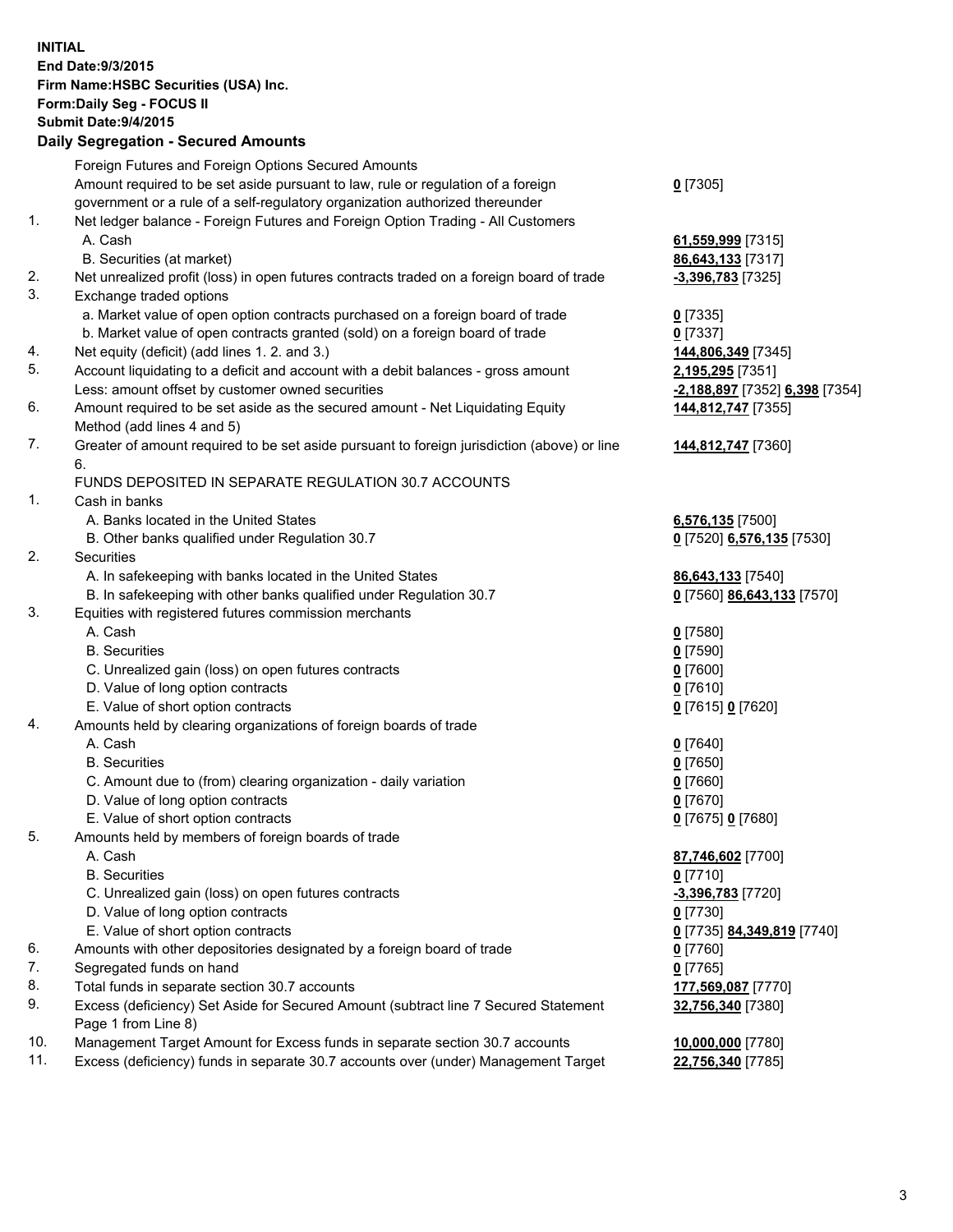| <b>INITIAL</b>                            |                                                                                      |                                                         |  |  |  |  |
|-------------------------------------------|--------------------------------------------------------------------------------------|---------------------------------------------------------|--|--|--|--|
| End Date: 9/3/2015                        |                                                                                      |                                                         |  |  |  |  |
|                                           | Firm Name: HSBC Securities (USA) Inc.                                                |                                                         |  |  |  |  |
| Form: Daily Seg - FOCUS II                |                                                                                      |                                                         |  |  |  |  |
| <b>Submit Date: 9/4/2015</b>              |                                                                                      |                                                         |  |  |  |  |
| Daily Segregation - Segregation Statement |                                                                                      |                                                         |  |  |  |  |
|                                           | SEGREGATION REQUIREMENTS(Section 4d(2) of the CEAct)                                 |                                                         |  |  |  |  |
| 1.                                        | Net ledger balance                                                                   |                                                         |  |  |  |  |
|                                           | A. Cash                                                                              | 735,009,028 [7010]                                      |  |  |  |  |
|                                           | B. Securities (at market)                                                            | 819,516,115 [7020]                                      |  |  |  |  |
| 2.                                        | Net unrealized profit (loss) in open futures contracts traded on a contract market   | -471,564,027 [7030]                                     |  |  |  |  |
| 3.                                        | Exchange traded options                                                              |                                                         |  |  |  |  |
|                                           | A. Add market value of open option contracts purchased on a contract market          | 136,796,552 [7032]                                      |  |  |  |  |
|                                           | B. Deduct market value of open option contracts granted (sold) on a contract market  | -21,441,630 [7033]                                      |  |  |  |  |
| 4.                                        | Net equity (deficit) (add lines 1, 2 and 3)                                          | 1,198,316,038 [7040]                                    |  |  |  |  |
| 5.                                        | Accounts liquidating to a deficit and accounts with                                  |                                                         |  |  |  |  |
|                                           | debit balances - gross amount                                                        | 1,519,977 [7045]                                        |  |  |  |  |
| 6.                                        | Less: amount offset by customer securities                                           | -1,420,126 [7047] 99,851 [7050]<br>1,198,415,889 [7060] |  |  |  |  |
|                                           | Amount required to be segregated (add lines 4 and 5)<br>FUNDS IN SEGREGATED ACCOUNTS |                                                         |  |  |  |  |
| 7.                                        | Deposited in segregated funds bank accounts                                          |                                                         |  |  |  |  |
|                                           | A. Cash                                                                              | 140,929,698 [7070]                                      |  |  |  |  |
|                                           | B. Securities representing investments of customers' funds (at market)               | $0$ [7080]                                              |  |  |  |  |
|                                           | C. Securities held for particular customers or option customers in lieu of cash (at  | 109,704,840 [7090]                                      |  |  |  |  |
|                                           | market)                                                                              |                                                         |  |  |  |  |
| 8.                                        | Margins on deposit with derivatives clearing organizations of contract markets       |                                                         |  |  |  |  |
|                                           | A. Cash                                                                              | 31,065,465 [7100]                                       |  |  |  |  |
|                                           | B. Securities representing investments of customers' funds (at market)               | 274,540,630 [7110]                                      |  |  |  |  |
|                                           | C. Securities held for particular customers or option customers in lieu of cash (at  | 709,811,275 [7120]                                      |  |  |  |  |
|                                           | market)                                                                              |                                                         |  |  |  |  |
| 9.                                        | Net settlement from (to) derivatives clearing organizations of contract markets      | -68,291,542 [7130]                                      |  |  |  |  |
| 10.                                       | Exchange traded options                                                              |                                                         |  |  |  |  |
|                                           | A. Value of open long option contracts                                               | 136,796,552 [7132]                                      |  |  |  |  |
|                                           | B. Value of open short option contracts                                              | -21,441,630 [7133]                                      |  |  |  |  |
| 11.                                       | Net equities with other FCMs                                                         |                                                         |  |  |  |  |
|                                           | A. Net liquidating equity                                                            | 61,145,658 [7140]                                       |  |  |  |  |
|                                           | B. Securities representing investments of customers' funds (at market)               | $0$ [7160]                                              |  |  |  |  |
|                                           | C. Securities held for particular customers or option customers in lieu of cash (at  | $0$ [7170]                                              |  |  |  |  |
|                                           | market)                                                                              |                                                         |  |  |  |  |
| 12.                                       | Segregated funds on hand                                                             | $0$ [7150]                                              |  |  |  |  |
| 13.                                       | Total amount in segregation (add lines 7 through 12)                                 | 1,374,260,946 [7180]                                    |  |  |  |  |
| 14.                                       | Excess (deficiency) funds in segregation (subtract line 6 from line 13)              | 175,845,057 [7190]                                      |  |  |  |  |
| 15.                                       | Management Target Amount for Excess funds in segregation                             | 50,000,000 [7194]                                       |  |  |  |  |

16. Excess (deficiency) funds in segregation over (under) Management Target Amount Excess

**125,845,057** [7198]